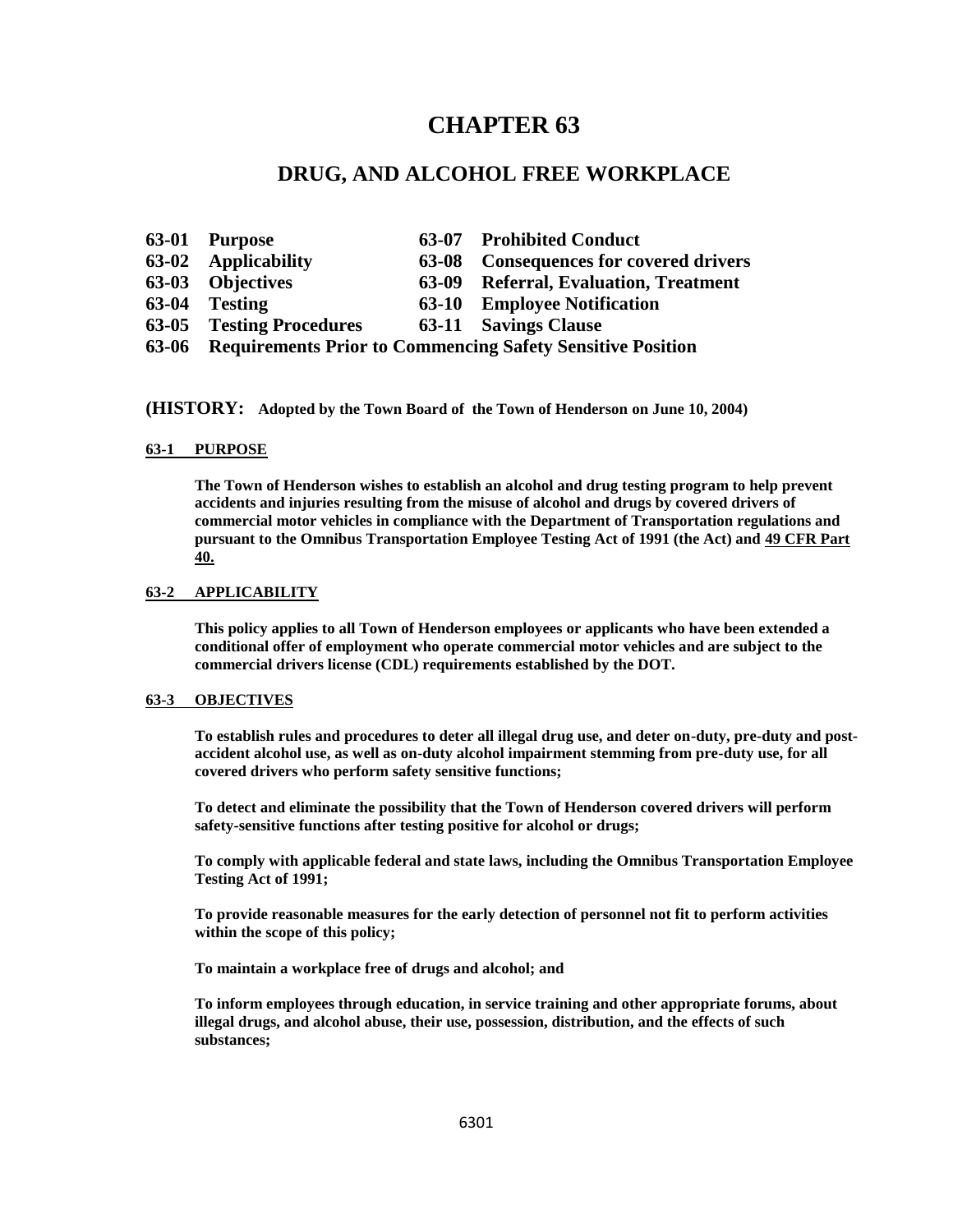#### **63-4 TESTING**

**There are several occasions when an individual will be subject to drug and alcohol tests pursuant to this policy. Prior to the administration of the following tests, the Town of Henderson or its testing agent, will notify the covered driver that the test is required under the Code of Federal Regulations. The testing occasions shall include:**

**1. Pre-duty Testing**

**Pre-duty testing is testing for drugs that the Town of Henderson will administer after a conditional offer of employment has been extended and prior to any covered driver's performance of a safety-sensitive function. The Town of Henderson will not allow any covered driver to commence the performance of any safety-sensitive function unless the drug testing reveals a verified negative test result.**

**The Town of Henderson may, in its sole discretion, forego pre-duty testing where the exceptions promulgated by the regulations relating to drug and alcohol testing of covered drivers by their previous employers, are satisfied.**

**2. Reasonable Suspicion Testing**

**Reasonable suspicion testing is alcohol and drug testing that the Town of Henderson will conduct when it has reasonable suspicion that a covered driver has engaged in conduct prohibited by this policy. Reasonable suspicion must be based upon specific, contemporaneous, articulable observations concerning the appearance, behavior, speech, or body odors of a covered driver by the Town of Henderson Highway Superintendent, the Town of Henderson Supervisor or any other Town of Henderson Personnel authorized by the Town of Henderson Board trained to recognize alcohol misuse of drug use. The observations may include indications of the chronic and withdrawal effects of controlled substances.**

**A written record shall be made of observations leading to reasonable suspicion, signed by person who made the observations, within twenty-four (24) hours of the observed behavior or before the results of drugs test are released, whichever is earlier.**

**The Town of Henderson shall not administer a reasonable suspicion alcohol test more than eight (8) hours following a determination that reasonable suspicion exists to believe that the alcohol prohibitions of this policy have been violated. Covered drivers are subject to reasonable suspicion alcohol testing as follows: Immediately prior to performing safety sensitive functions, while performing safety sensitive functions, or immediately following the performance of safety sensitive functions. Reasonable suspicion drug testing may be conducted at any time the covered driver is on duty for the district.**

**3. Random Testing**

**Random testing is unannounced testing for alcohol and drugs administered in a statistically random manner throughout the year to covered drivers employed by the Town of Henderson in ratios as required by the DOT regulations, so that all covered drivers have an equal probability of selection each time a random test is administered.**

**Covered drivers are subject to random alcohol testing as follows: immediately prior to performing safety sensitive functions, or while performing safety sensitive functions, or**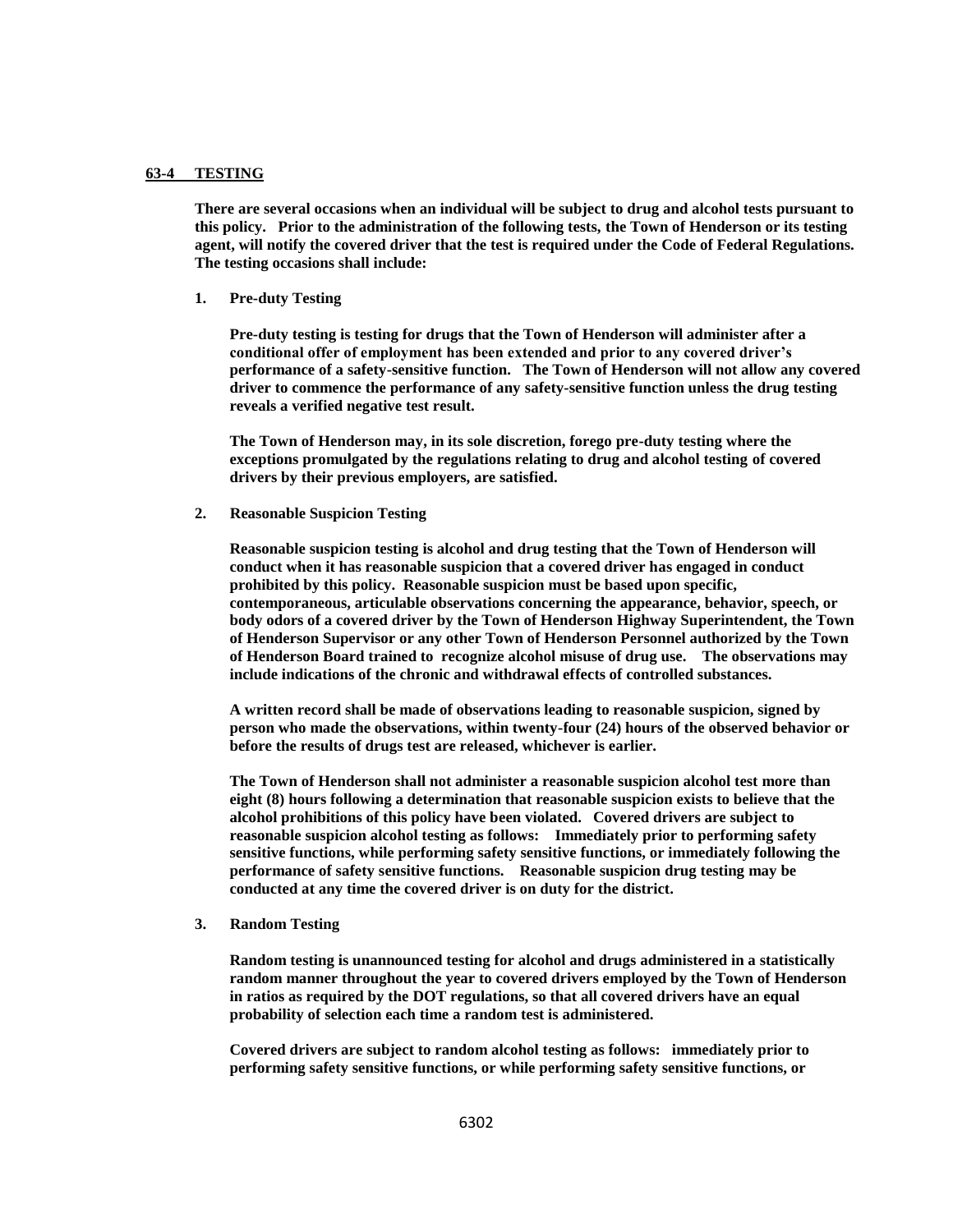**immediately following the performance of safety sensitive functions. Random drug testing may be conducted at a time the covered driver is on duty for the Town of Henderson.**

**4. Post Accident Testing**

**A post-accident test is a test for alcohol and drugs administer as following an accident involving a commercial motor vehicle to each surviving covered driver ...**

- **a. who was performing safety sensitive functions with respect to the vehicle, if the accident involved the loss of human life; OR**
- **b. who receives a citation under state or local law for a moving violation arising from the accident; AND**
	- **1. if the accident resulted in one or more motor vehicles incurring substantial structural damages as a result of the accident; OR**
	- **2. if the accident resulted in bodily injury to a person who as a result of the injury immediately receives medical treatment away from the scene of the accident.**

**The Town of Henderson will not administer a post-accident alcohol test more than eight hours following the accident and will not administer a post-accident drug test more than 32 hours following the accident. A covered driver who is subject o post-accident testing shall remain readily available for such testing or may be deemed by the Town of Henderson to have refused to submit to testing. This shall not be construed to require the delay of necessary medical attention for injured individuals following an accident or to prohibit a covered driver from leaving the scene of an accident for the period necessary to obtain assistance in responding to the accident or to obtain necessary emergency medical care.**

**The results of a breath or blood test for the use of alcohol or a urine test for the use of drugs, conducted by federal, state, or local officials having independent authority for the test, shall be considered to meet the requirements of the policy concerning post-accident testing, provided such test conform to applicable federal, state, or local requirements and that the results of the test are obtained by the Town of Henderson. If such a test results in an alcohol concentration below 0.02, a 24 hour out-of-service order may be issued by the law enforcement official.**

**5. Return To Duty Testing**

**Return to duty testing is alcohol and/or drug testing conducted after a covered driver has engaged in prohibited conduct under this policy prior to the employee's return to the performance of a safety-sensitive function. The alcohol test result must indicate an alcohol concentration of less than .02 and/or a drug test must indicate a verified negative result for illegal drugs.**

**6. Follow-up Testing**

**Follow-up tests are given following a determination by the Substance Abuse Professional (SAP) that a driver is in need of assistance in resolving problems associated with misuses of alcohol and/or drugs. This is an unannounced test, given at least six (6) times within twelve (12) months with the actual frequency and number of tests determined by the substance abuse professional (SAP), but in no event may the follow up testing continue for a period beyond 60 months from the covered driver's return to duty. The substance abuse professional may terminate the requirements of follow-up testing at any time after the first six (6) tests have been administered if he or she determines that follow-up testing is no longer necessary.**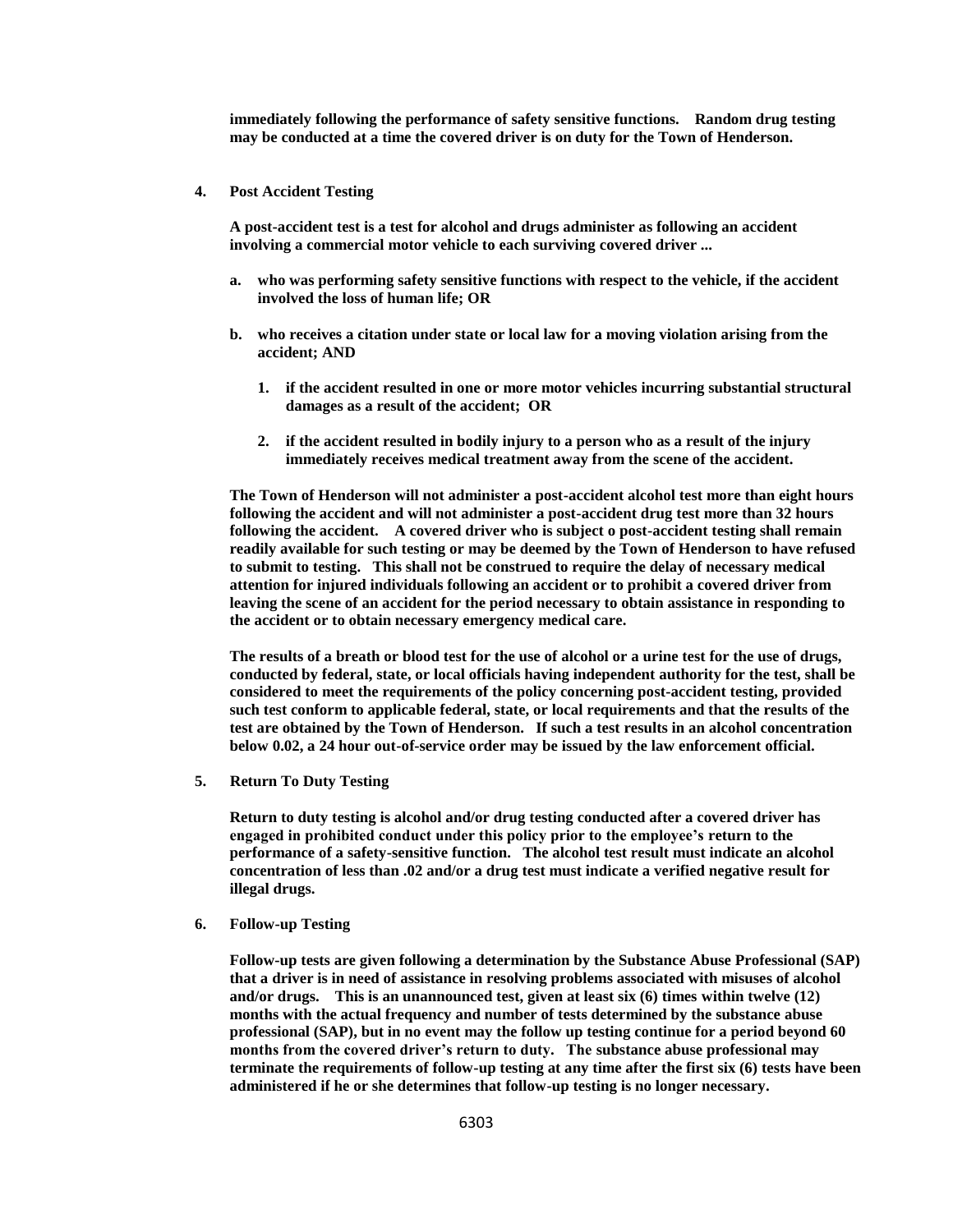**Covered drivers are subject to follow-up alcohol testing as follows: immediately prior to performing safety sensitive functions, or while performing safety sensitive functions, or immediately following the performance of safety sensitive functions. Follow-up drug testing may be conducted at any time the covered drivers is on duty for the Town of Henderson.**

# **63-5 TESTING PROCEDURES**

**The BOCES shall retain an approved company to perform collection and testing, to ensure chain of custody requirements, and to ensure the correct employee is tested an matched with the correct test results. Such company will be required to follow the federal regulations to ensure compliance with the blind sample, calibration of the EBT, laboratory certification and proper training of the Breath Alcohol Technician (BAT). Testing for alcohol and/or controlled substances will be taken on-site or at the laboratory, in a secure location that affords visual and aural privacy and with the proper safeguards to ensure the integrity of the specimens collected. The Drug and Alcohol Coordinator (see appendix) can be contacted to request the name of the company hired to perform the drug and alcohol testing services.**

- **\* If the test comes back positive dilute, that shall be considered a positive verified test and the covered driver shall not be allowed to take another test. If the test comes back negative dilute for preemployment testing, return to duty testing and follow up testing, then covered driver shall be required to take another test. If the test comes back canceled, neither positive or negative, for drugs or alcohol, the employee shall not be allowed to perform safety sensitive functions if a negative result is required by the regulations. BOCES shall order a recollection in the case of a canceled test for the purpose of retesting in the case of pre-employment return to duty or follow up testing.**
	- **1. Alcohol**

**Alcohol testing will be administer by a trained and qualified BAT. The evidential breath testing device (EBT) used for testing shall meet the standards promulgated by the DOT and have a quality assurance plan developed by the manufacturer to insure proper calibration.**

**If the initial test reveals an alcohol concentration of /02 or greater, a confirmatory test must be performed. The confirmatory test results is the final test result for the purposes of this policy.**

**2. Drugs**

**A Department of Health and Human Services certified laboratory will perform drug testing on urine samples provided by covered drivers. The drugs for which tests will be conducted are: Marijuana (THC), Cocaine, Phencyclidine (PCP), Opiates, and Amphetamines. The cutoff levels for these drugs will be those set for in the DOT regulations.**

**3. Uncompleted Testing**

**If a screening or confirmation test cannot be completed, or if an event occurs that would invalidate the test, the BAT, shall, if practicable begin a new screening or confirmation test, as applicable, e.g., using a new breath alcohol testing form with a new sequential test number.**

#### **63-6 REQUIREMENTS PRIOR TO COMMENCING SAFETY SENSITIVE POSITION**

**1. Pre-duty request for prior employment drug and alcohol testing**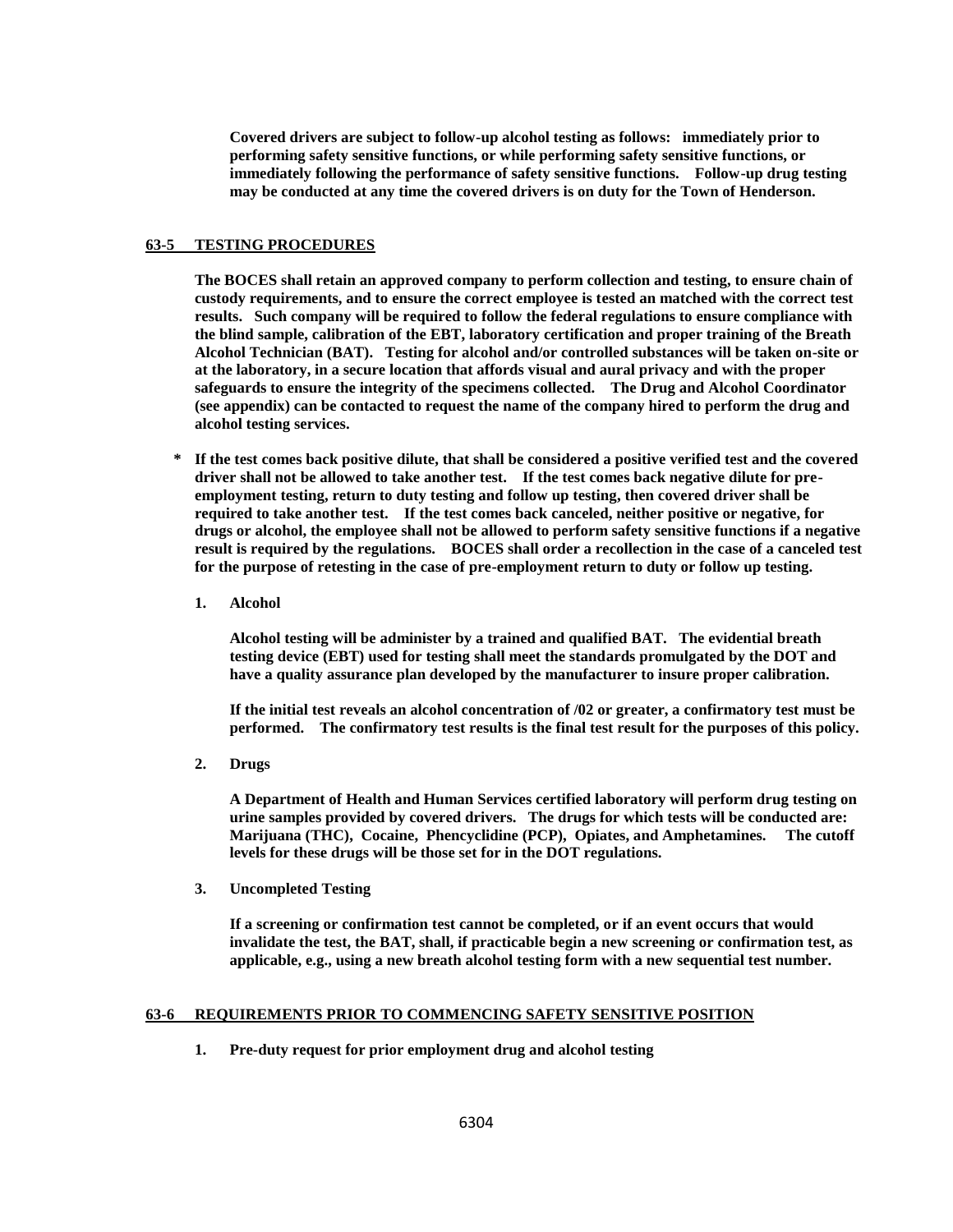**In the case of all new safety sensitive employees, the Town of Henderson shall request the following written information, after obtaining the prospective employees' written consent, from DOT regulated employers who have employed the employee at any time during the two years prior to the date of the employees application or transfer:**

- **a. alcohol tests with a result of 0.04 or higher alcohol concentration**
- **b. verified positive drug test**
- **c. refusal to be tested**
- **d. other violations of DOT agency drug and alcohol testing; and**
- **e. with respect to any employee who violated a DOT drug and alcohol regulation, documentation of the employees successful completion of DOT return to duty requirements**

**The above listed information should be obtained and reviewed before the prospective employee commences performing any safety sensitive functions. However, the Town of Henderson has a 30 day grace period from the day the employee starts to perform safety sensitive functions in which to obtain or make and document a good faith effort to obtain this information. The Town of Henderson must not allow any employee to continue performing safety sensitive functions after 30 days if the Town of Henderson has not obtained or made and documented a good faith effort to obtain this information.**

**2. The Town of Henderson must ask the prospective employee whether he/she has tested positive, or refused to test, on any pre-employment drug or alcohol test administered by an employer to which the employee4 applied for but did not obtain safety sensitive transportation work covered by DOT agency drug and alcohol testing rules during the past two years.**

**If the prospective employee admits that he or she had tested positive or refused to test then the Town of Henderson may choose not to hire the prospective employee. However, if the Town of Henderson does choose to hire a prospective employee that had admitted that he/she has tested positive or refused to test, than the Town of Henderson must not use the employee to perform safety sensitive functions until and unless the employee documents successful completion of return to duty process.**

#### **63-7 PROHIBITED CONDUCT**

- **1. No covered driver shall report for duty or remain on duty requiring the performance of safety sensitive functions while having an alcohol concentration of 0.02 or greater.**
- **2. A covered driver shall not be on duty or operate a commercial motor vehicle while the covered driver possesses alcohol.**
- **3. A covered driver shall not use alcohol while performing a safety sensitive function.**
- **4. No covered driver shall perform safety sensitive functions with six (6) hours after using alcohol.**
- **5. A covered driver required to take a post accident alcohol test shall not use alcohol for eight (8) hours following the accident, or until he/she undergoes a post accident alcohol test, whichever is first.**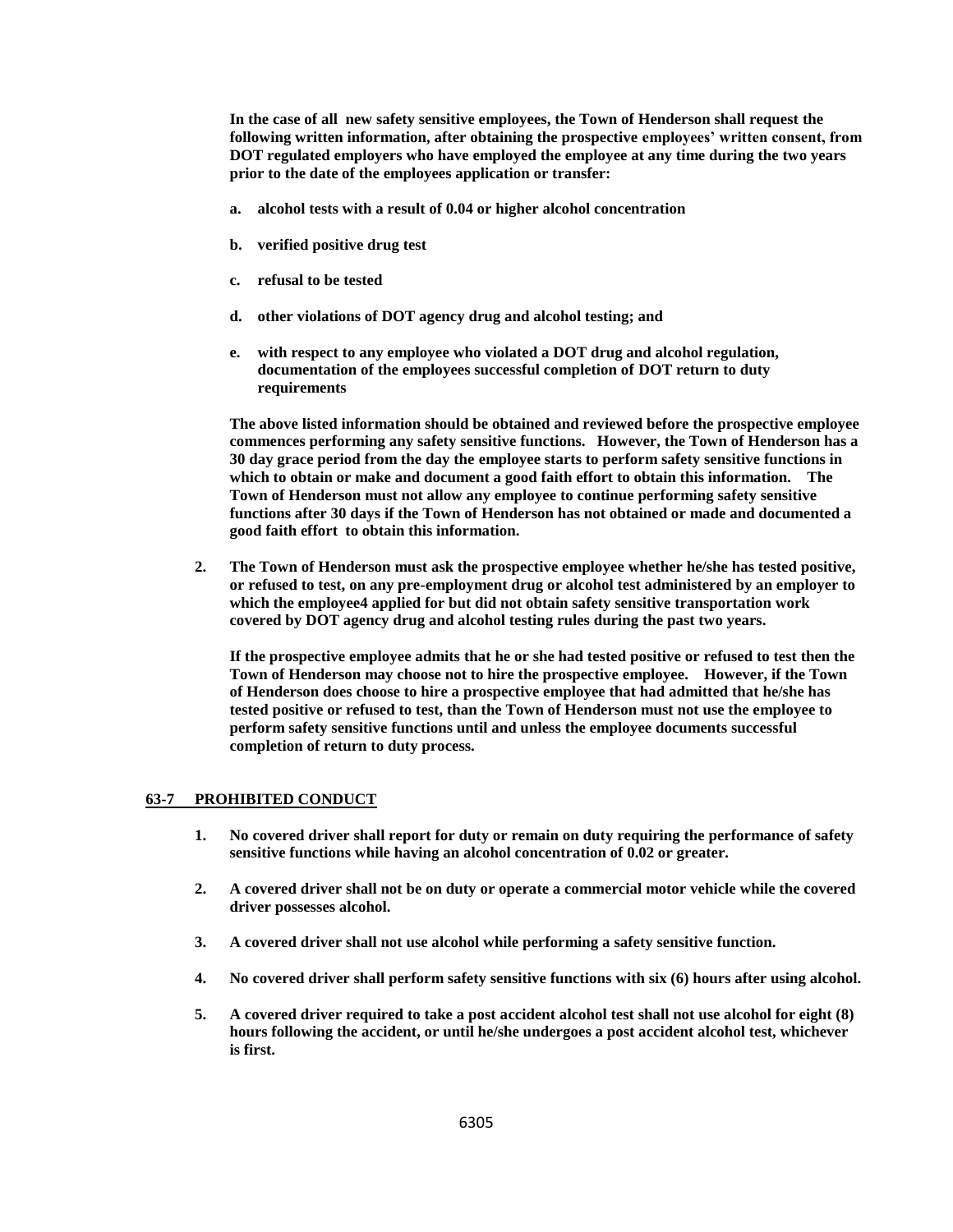- **6. A covered driver shall not report for duty or remain on duty requiring the performance of safety sensitive functions when the driver is using drugs, except when the use if pursuant to the instructions of a physician who has advised the driver that the drug does not affect the driver's ability to safely operate a commercial motor vehicle.**
- **7. No driver shall report for duty, remain on duty or perform a safety sensitive function, if the driver tests positive for controlled substances.**
- **8. Independent of the requirements of the Act and the regulations promulgated thereunder, the covered driver must provide written notice from the physician to the Drug and Alcohol Coordinator that he or she is using controlled substances pursuant to the instructions of the physician and that he or she advised the driver that the substance does not adversely affect the driver's ability to safely operate a commercial motor vehicle.**
- **9. A covered driver shall not refuse to submit to an alcohol or drug test required under this policy.**
- **10. An applicant for employment, who has been given a conditional offer of employment may not refuse to sign a release authorizing the Town of Henderson to request from all former employer's, where the employee was a covered driver, his or her drug and alcohol testing records.**

# **63-8 CONSEQUENCES FOR COVERED DRIVERS**

**Pursuant to the Act and the regulations:**

- **1. A covered driver who has an alcohol concentration of at least 0.02 shall be removed immediately from his/her performing safety sensitive position for at least 24 hours and shall not return until he/she is evaluated by a substance abuse professional, completes any other steps required by the SAP and takes a return to duty test.**
- **2. A covered driver who has an alcohol concentration of at least 0.04 shall be removed immediately from his/her safety sensitive position and may not return until he or she is evaluated by a substance abuse professional, completes any other steps required by the SAP and takes a return to duty test.**
- **3. A covered driver who has a verified positive result on a drug test, shall be prohibited from performing safety sensitive functions until he or she is evaluated by a substance abuse professional, completes any other steps required by the SAP and takes a return to duty test.**
- **4. A covered driver who refuses to submit to a test, shall be prohibited from performing safety sensitive functions until he or she is evaluated by a substance abuse professional, completes any other steps required by the SAP and takes a return to duty test.**
- **5. A covered driver may not perform safety sensitive functions, if there exists a reasonable suspicion that the driver is under the influence of, or impaired by, alcohol, as shown by the behavioral, speech, and performance indicators of alcohol misuse, until an alcohol test is**

**administered and the driver's alcohol concentration measures less than .02 or 24 hours have elapsed following a determination that reasonable suspicion exists to believe that the alcohol prohibitions of this policy have been violated.**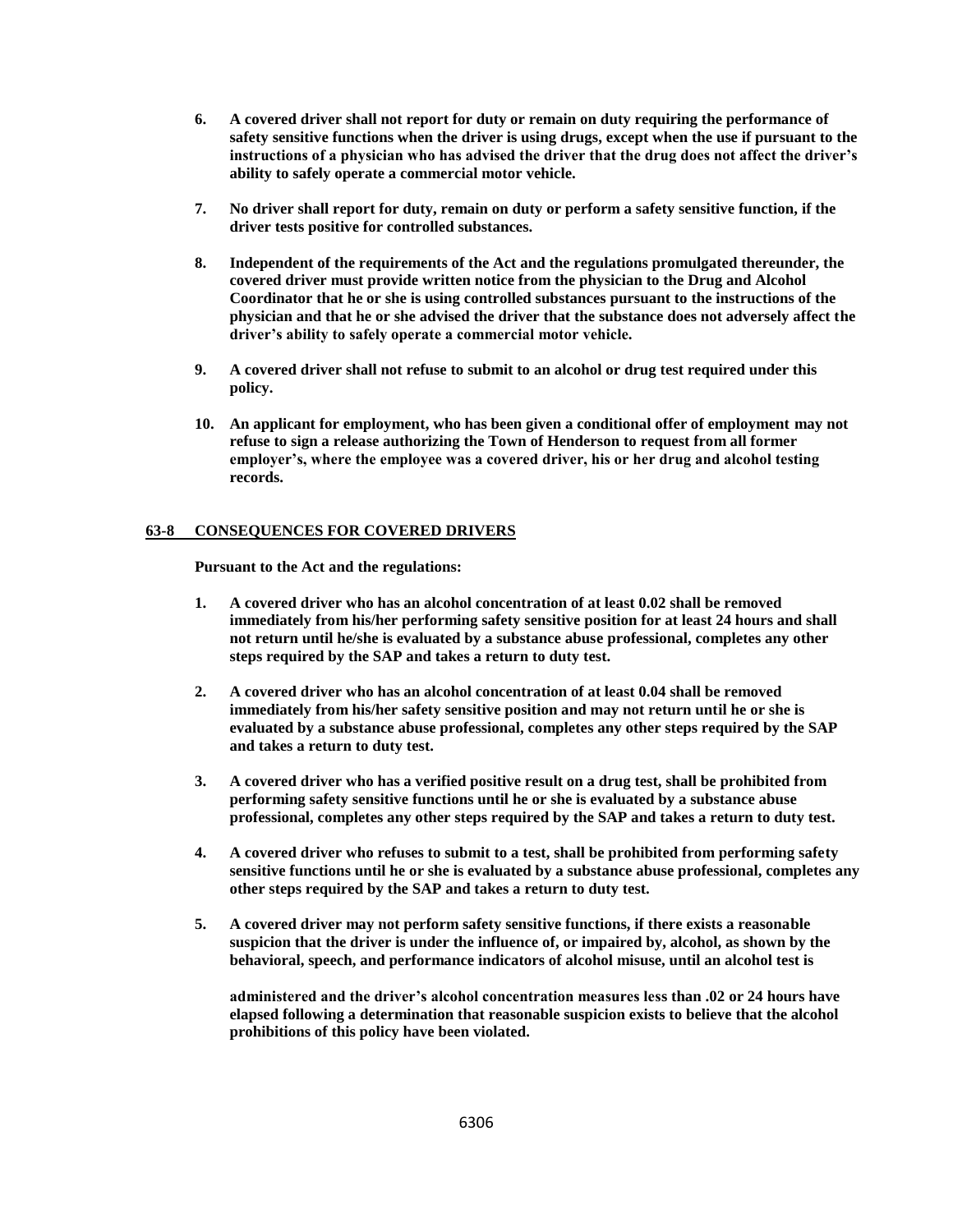**6. A covered driver may not perform safety-sensitive function even if his or her alcohol concentration is less than 0.02, or the alcohol concentration is unknown, if the employer detects the presence of alcohol in the driver by other means.**

**Independent of the requirements of the Act and the regulations promulgated thereunder, a covered driver may not perform safety-sensitive functions, if there exists a reasonable suspicion that the driver is under the influence of, or impaired by, drugs as shown by the behavioral, speech, and performance indicators of drug abuse, until a drug test is administer and there is a verified negative result.**

**Independent of the requirements of the Act and the regulations promulgated thereunder, covered drivers who have been found to have violated the prohibited conduct under this policy will be immediately suspended from their safety-sensitive function without pay pending a complete review of the test results and what led to the test results, if appropriate. After review, if the covered driver was found to have an alcohol concentration of 0.04 or greater, a positive drug test, or refused to submit to a test, the employee shall be terminated. If the covered driver was found to have an alcohol concentration between 0.02 and 0.04, he or she shall be required to be evaluated by a substance abuse professional, complete any other steps required by the SAP and take a return to duty test before returning to work.**

**A covered driver who is an applicant for employment who h as been extended a conditional offer of employment shall have such conditional offer revoked if:**

- **1. He/she undergoes a drug test which reveals a verified positive test result, or**
- **2. He/she admits, during the pre-duty request for prior employment drug and alcohol testing, they had a positive test or refused to test on any pre-employment rug or alcohol testing administered by the employer to which the employee applied for but did not obtain safety sensitive transportation work covered by DOT agency drug and alcohol testing rules during the past two years and the Town Board chooses not to hire the prospective employee, or**
- **3. He/she previously failed to successfully complete a rehabilitation program (return to duty process) established by a substance abuse professional resulting from a violation of that employer's policy or the Act, or**
- **4. He/she fails to provide a release for the BOCES to request from employer's where the individual was a covered driver.**
- **5. The above actions shall be taken in accordance with the provisions of the employee's collective bargaining agreement, #75 of the Civil Service Law, #3020-1 of Education Law, whichever is applicable.**

# **63-9 REFERRAL, EVALUATION, TREATMENT**

**The requirements of this section do not apply to applicants who refuse to submit to a pre-duty drug test or who have a pre-duty test with a verified positive test result.**

**1. The Town of Henderson shall make available to a covered drive who has violated this policy, information regarding the resources available for evaluating and resolving problems associated with the misuse of alcohol and use of drugs, including the names, addresses, and telephone numbers of substance abuse professionals and counseling and treatment programs., The Town of Henderson shall ensure that the listed substance abuse professionals do not refer the covered driver to the substance abuse professional's private practice, or to a person or organization**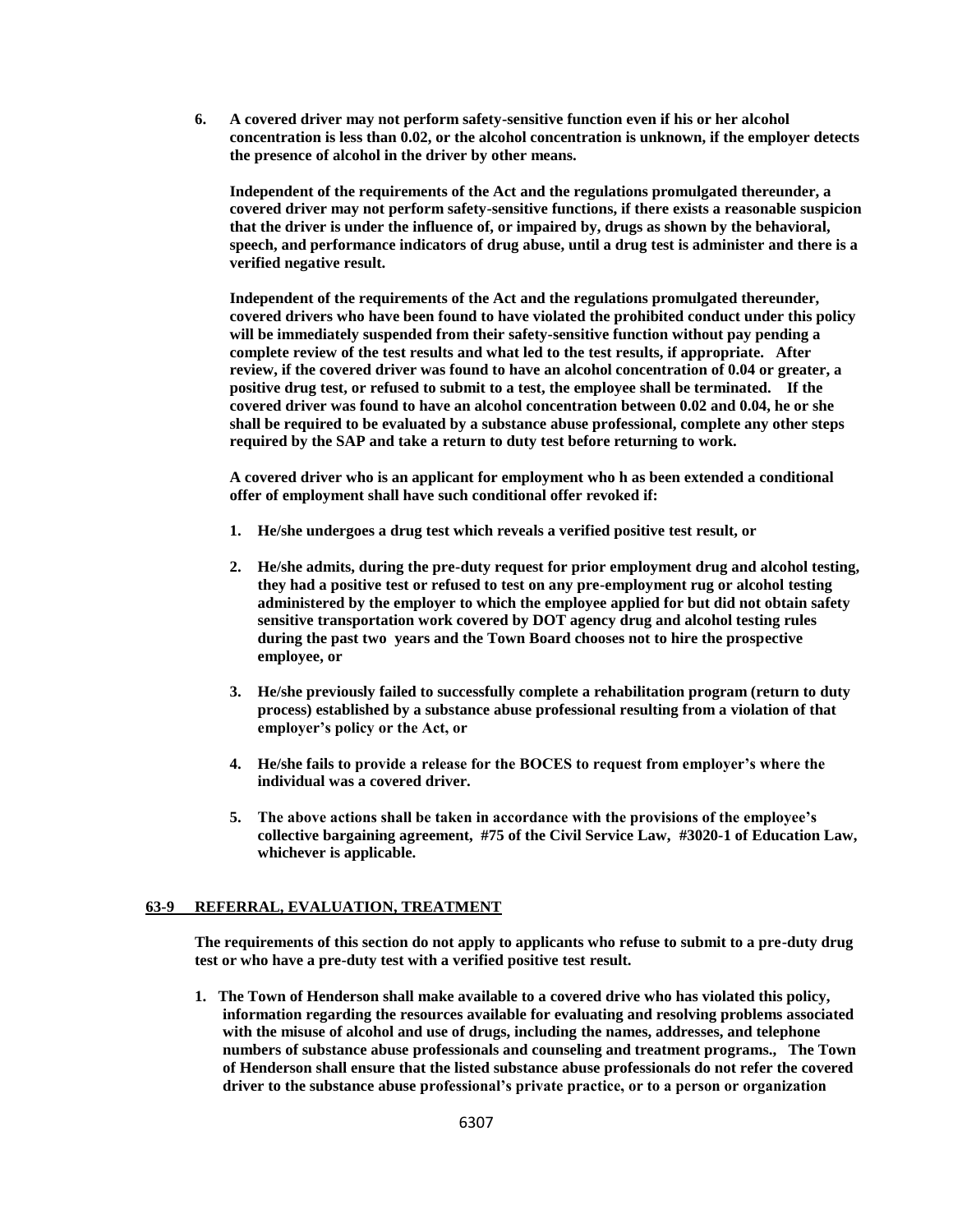**from which the substance abuse professional receives remuneration, or in which the substance abuse professional has a financial interest.**

- **2. The Town of Henderson requires that each covered driver who engages in conduct prohibited by this policy shall be evaluated by a substance abuse professional who shall determine what assistance, if any, the employee needs in resolving problems associated with alcohol misuse and drug use. The substance abuse professionals shall also determine if follow up testing is necessary and if so, the number and frequency of such testing. The cost associated with this evaluation shall be the responsibility of the covered driver.**
- **3. Before a covered driver returns to duty requiring the performance of the safety-sensitive function after engaging in conduct prohibited by this policy, the covered driver shall undergo a return to duty test.**
- **4. The substance abuse professional will determine if the covered driver has properly followed any rehabilitation program prescribed following the evaluation.**

#### **63-10 EMPLOYEE NOTIFICATION**

**The Town of Henderson shall provide a copy of this policy to each covered driver and to his/her collective bargaining agent. Each covered driver is required to sign a statement certifying that he/she has received this information. The Town of Henderson shall maintain the original signed certification for the duration of the employee's employment or two (2) years, whichever is longer. The Town of Henderson will provide a copy of the certification to the covered driver upon request.**

#### **63-11 SAVINGS CLAUSE**

**If any provision of this policy is determined in a tribunal of competent jurisdiction to be inconsistent with any superseding legal requirements, that provision shall be considered modified or deleted so as to comply with the superseding legal requirements, without any effect on the remaining policy provisions.**

#### **LEGAL REFERENCES**

**U.S. Constitution, 4th Amendment Omnibus Transportation Employee Testing Act of 1991, 49 USC ##31136; 31306 Americans with Disabilities Act, 42 USC ##12111-12117 49 CFR Parts 40, 382 and ##395.20 and 521(b) New York Vehicle and Traffic Law; ##509-1; 1192; 1193 New York Labor Law, #201-d**

# **DRUG AND ALCOHOL TESTING DEFINITIONS**

#### **Alcohol**

**The intoxicating agent in beverage alcohol, ethyl alcohol, or other low molecular weight alcohols, including methyl and isopropyl alcohol**

# **Alcohol Use**

**The consumption of any beverage, mixture, or preparation, including any medication containing alcohol.**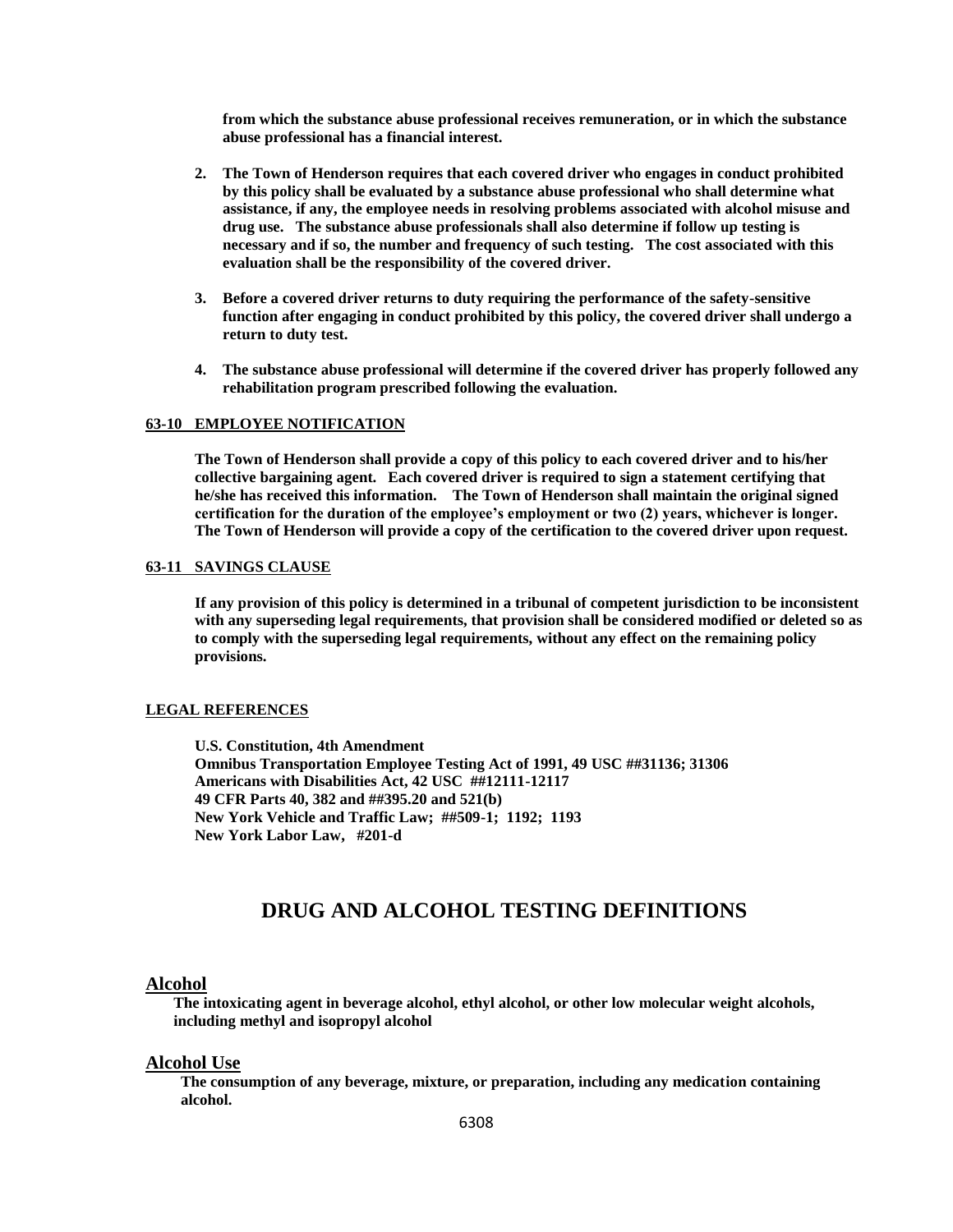# **Breath Alcohol Technician (BAT)**

**An individual who operates an evidential breath testing device and instructs and assists individuals in the alcohol testing process.**

# **BAC or Alcohol Concentration**

**Breath Alcohol Concentration (BAC) or alcohol concentration, is the amount of alcohol in a volume of breath expressed in terms of grams of alcohol per 210 liters of breathe as indicated by an evidential breath test.**

## **Commercial Motor Vehicle**

**A motor vehicle or a combination of motor vehicles used in commerce to transport passengers or property if the motor vehicle ...** 

- **... has a gross combination weight of 26,001 or more pounds inclusive of a towed unit with a gross vehicle weight rating of more than 10,000 pounds, or**
- **... has a gross vehicle weight rating of 26,001 or more pounds, or**
- **... is designed to transport 16 or more passengers, including the driver, or**
- **... is of any size and is used in the transportation of materials found to be hazardous for the purposes of the Hazardous Materials Transportation Act and which require the motor vehicle to be placarded under the Hazardous Material Regulations.**

# **Confirmation Test**

**In drug testing, a second analytical procedure to identify the presence of a specific drug or metabolite that is independent of the screening test and that uses a different technique and chemical principle from that of a screening test in order to ensure reliability and accuracy. Gas chromatography/mass spectrometry (GC/MS) is the only authorized confirmation method for cocaine, marijuana, opiates, amphetamines, and phencyclidine. In alcohol testing, a second test following a screening test with a result of .02 or greater, that provides quantitative data or alcohol concentration.**

# **Covered Driver**

**District employees who operate commercial motor vehicles and applicants for employment with the district who are applying for positions as drivers of commercial motor vehicles (for the purposes of pre-duty testing only).**

#### **Drug and Alcohol Coordinator**

**The Drug and Alcohol Coordinator shall be the Jefferson-Lewis BOCES Health and Safety Coordinator who is located at 20104 New York State Route 3, Watertown, New York, 13601 and may be reached at 315-779-7000.**

# **Evidential Breath Testing Device (EBT)**

**A device approved by the National Highway Traffic Safety Administration (NHTSA) for the evidential testing of breath and placed on NHTSA's Conforming Product's List of Evidential Breathe Measurement Devices." (CPL)**

# **Medical Review Officer (MRO)**

**A licensed physician responsible for receiving laboratory results generated by the Town of Henderson's drug test program, who has knowledge of substance abuse disorders and has appropriate medical training to interpret and evaluate an individual's positive test result together with his or her medical history and any other relevant biomedical information.**

## **Refusal To Submit (to an alcohol or drug test)**

**Means that a covered driver refused to take a drug test if they ,,,**